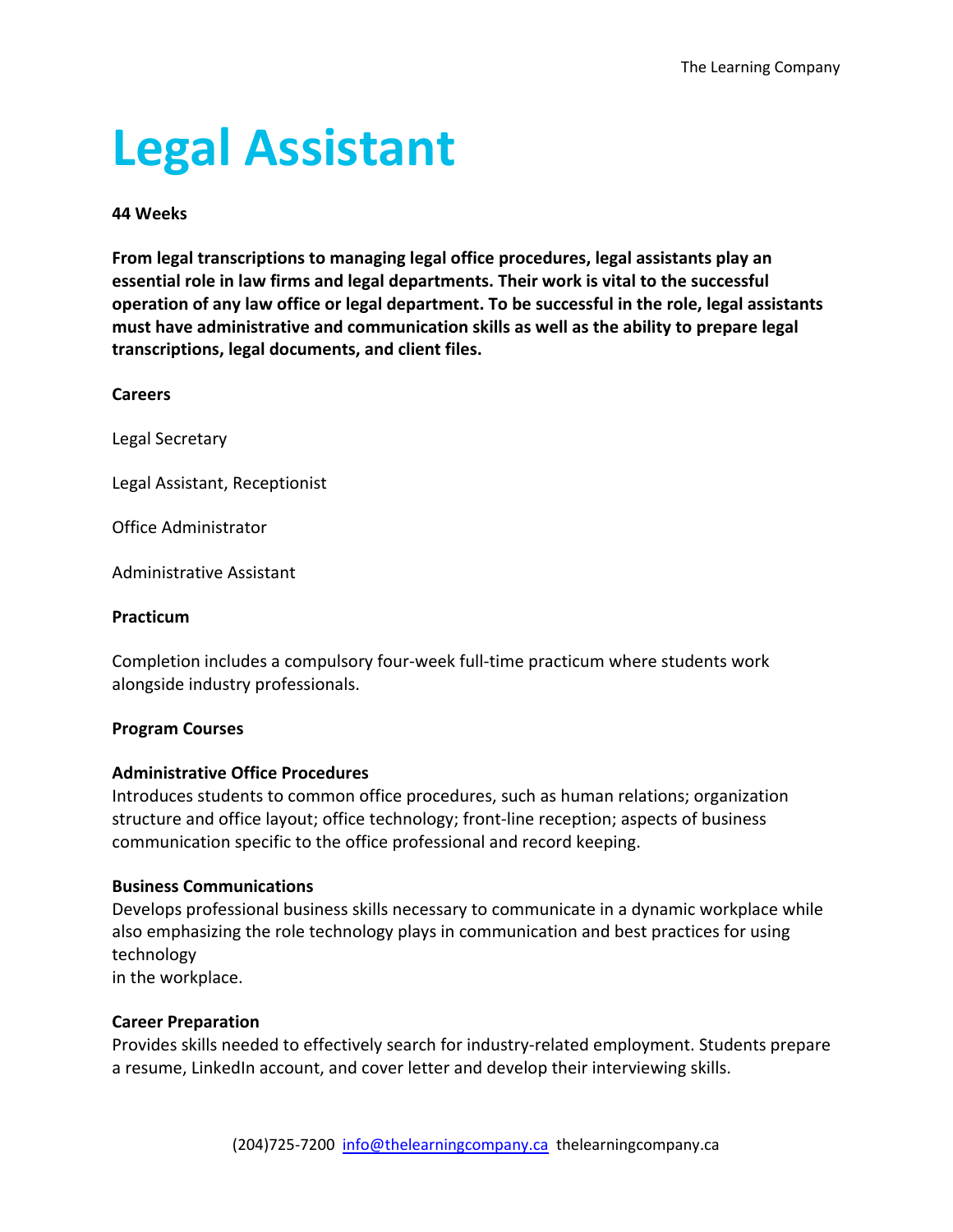# **Civil Litigation**

Provides a theoretical overview of civil litigation, including the applicable court structure and legal terminology. Introduces students to the to the procedural routes required in the stages of litigation and the documentation at the various stages.

# **Corporate & Commercial Law**

Reviews the basic structure of corporations as well as how to collect and prepare incorporation documents

# **Criminal Law**

Studies the Canadian Legal System by focusing on the nature of criminal law, criminal code offences, criminal defences and the laws which guide the judiciary.

# **Customer Service**

Provides a foundation for customer service and focuses on building lifelong customer relationships through the development of positive customer care approaches.

# **Family Law**

A theoretical and practical look at Canadian family law is the focus of this course. Topics include divorce, annulments, separations, mediation, the division of property and child custody.

# **Immigration Law**

Introduces students to Canadian immigration law, specifically, to the various rules, procedures, and policies set out by Citizenship and Immigration Canada (CIC). Students also become familiar with the Immigration and Refugee Board (IFB) and how the refugee claim process functions.

# **Introduction to Electronic Document Processing**

Provides attorneys a more efficient way to search for, organize, and analyze documents and transcripts when preparing a case. Students in this course become familiar with this software.

# **Introduction to Human Resources**

Explores a general overview of the human resource functions that assist an organization to deliver value through proper management of the employee life cycle.

# **Keyboarding**

Improves touch typing skills on a keyboard with a focus on improving speed and accuracy. This course increases job efficiency and understanding of work station ergonomics.

# **Legal Keyboarding**

Focuses on keyboarding speed and accuracy of students when focusing on the preparation of legal documents using legal terminology.